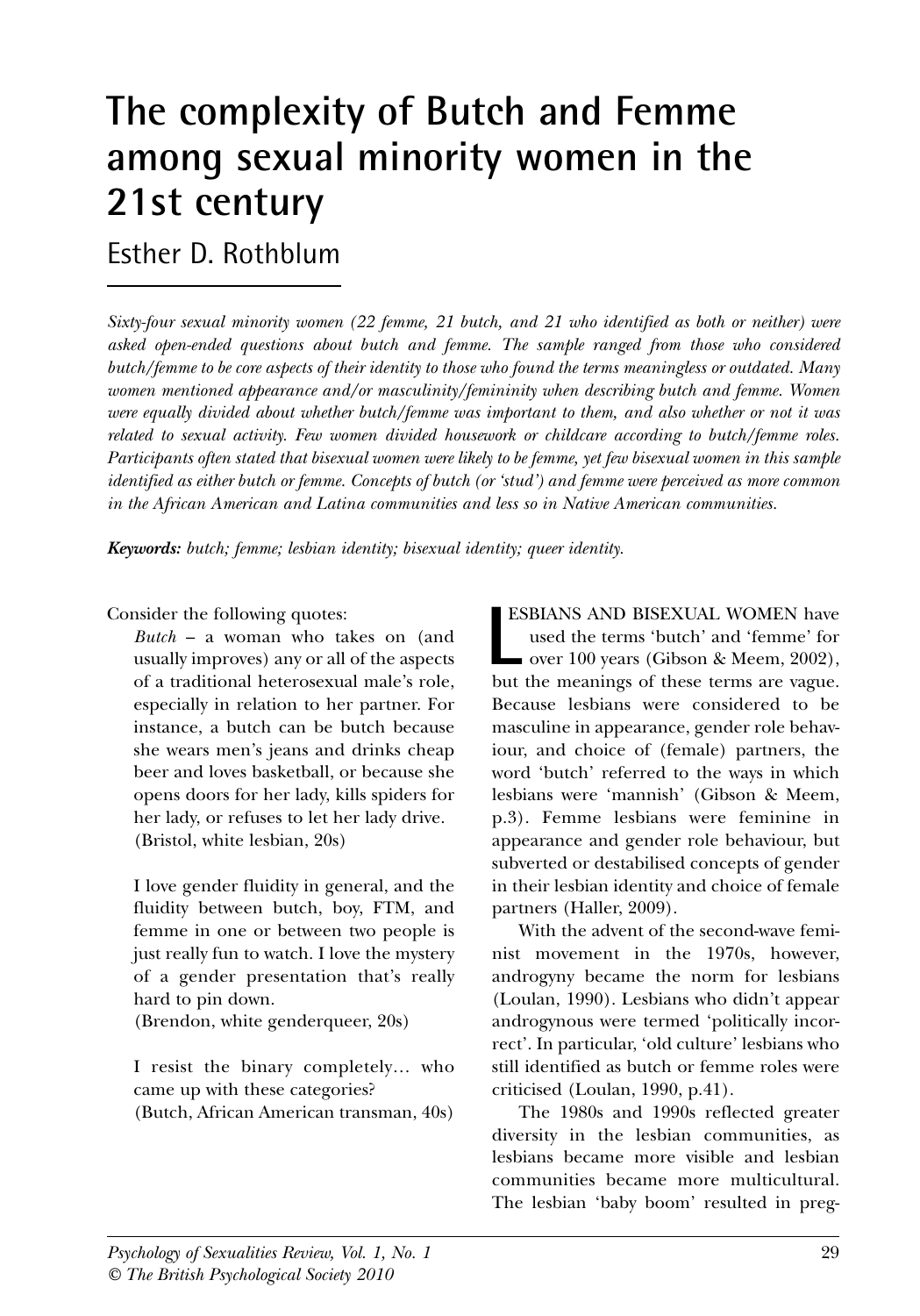nant lesbians and lesbians rearing children. Postmodernism and queer theory questioned gender roles and gender identity. Butch/femme terms were reclaimed, but with a difference (see Faderman, 1992). Now women could change gender roles and appearance from one day to the next, or even dress in gender-blending ways. A butch no longer was limited to finding a femme lover. And some women now identified as transgender instead of butch.

There has been considerable interest in contemporary understandings of butch/ femme in the humanities, with books such as *Persistent Desire: A Femme/Butch Reader* (Nestle, 1992), *Female Masculinity* (Halberstam, 1998) and *Tomboys: A Literary and Cultural History* (Abate, 2008). The book *Stud: Dispelling the Myths* (Kamau, 2008) focuses on images and poetry about female masculinity in the African American communities. Popular books such as *The Femme's Guide to the Universe* (Rednour, 2000) and *Butch is a Noun* (Bergman, 2010), among many others, are aimed at young queer women.

Recent years have seen emphasis on the role that socio-economic class and race/ ethnicity played in butch/femme identities, particularly in working-class settings and among African American and Latina communities (Lapovsky Kennedy & Davis, 1993). Increasingly, scholars have described butch/femme identities in historical or contemporary contexts across a number of cultures in Africa, Asia, Europe and the Americas (for overviews, see Blackwood & Wieringa, 1999; Morgan & Wieringa, 2006; Murray & Roscoe, 2001).

In contrast, there has been relatively little psychological research about butch/femme roles, and this research has assumed a onedimensional understanding of the terms butch and femme. For example, Singh et al. (1999) asked lesbians to self-identify as butch or femme on a single item, and then compared butches and femmes on such variables as waist-to-hip ratio, testosterone levels, and desire to have children. Bailey et al. (1997) asked lesbians to identify as butch or femme on a single item, and asked them to rate the attractiveness of lesbians in personal advertisements. An exception to such monolithic conceptions of butch/femme is research by Levitt and Horne (2002), who asked women to self-identify as butch, femme, androgynous, or other; these variables were then examined in light of sexual orientation, feminism, outness, and discrimination.

There is no question that many contemporary sexual minority women use the terms butch and femme as forms of self-identity and vehicles for understanding and describing women in their communities. The current project focused on the complexity of these terms and what they mean to sexual minority women in contemporary US communities. Does butch/femme refer to physical appearance, so that women can be identified as butch or femme via photographs or visual media? How does butch/femme relate to concepts of masculinity/femininity? What role does being butch or femme play in sexual activity? Is there a relationship between butch/ femme and division of housework and childcare? Are these concepts different for women of different age cohorts, ethnic/ racial identities, or sexual orientations?

#### **Method**

Announcements of the project were placed on internet listservs, and asked women to distribute the announcement to other listservs of which they were a part. Announcements emphasised that this study was looking for lesbian and bisexual women in specific age cohorts (20s, 30s, 40s, 50s, and over 50), in rural and urban settings across the US, across income levels, and from diverse ethnic and racial groups, and that I would conduct telephone interviews with interested participants. Announcements also explained that this project focused on their understanding of butch/femme, and that I was also interested in women who do not find the terms butch or femme to be useful or representative. I interviewed 34 women over the telephone and four (local women)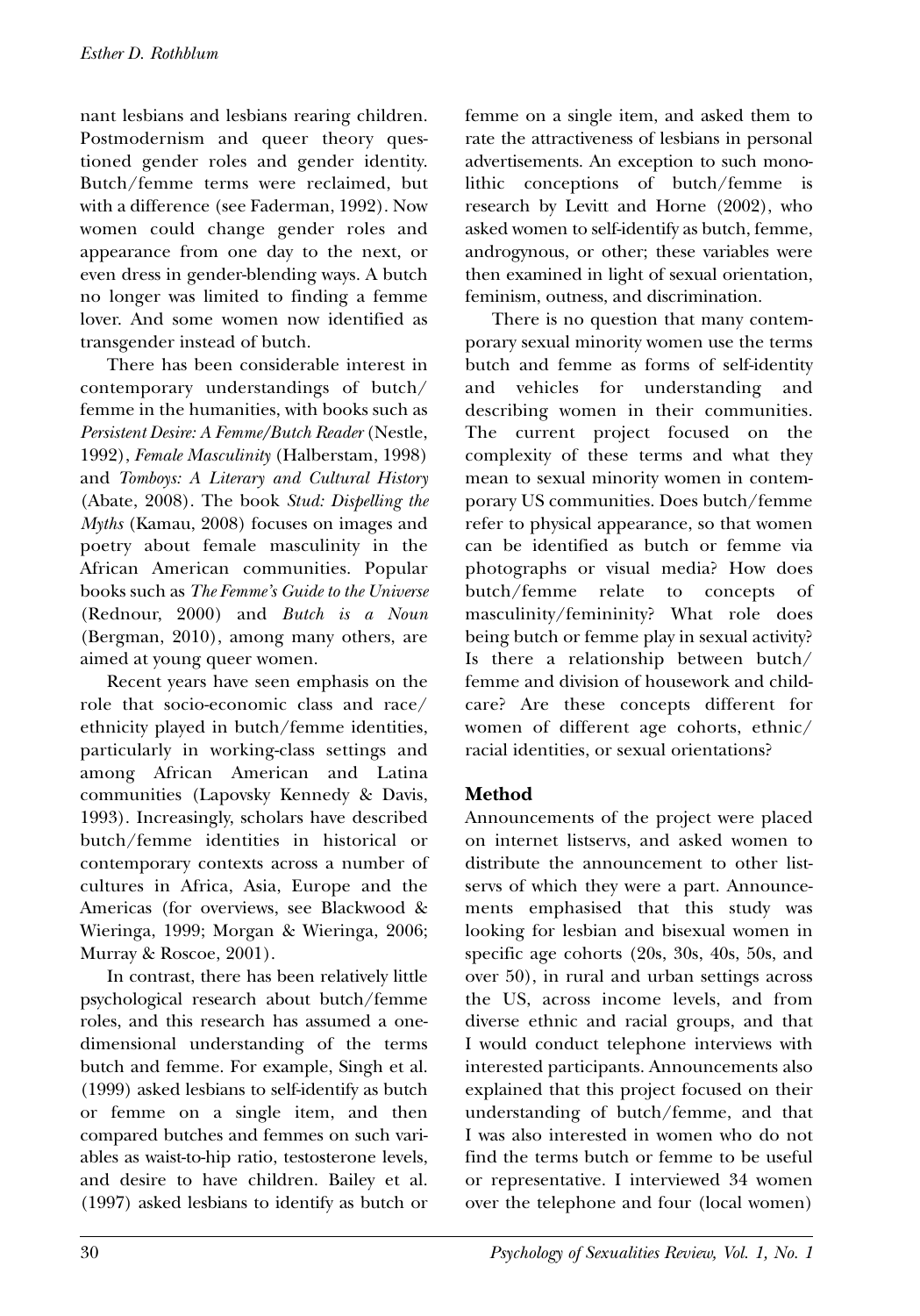in person. I had planned to conduct 40 interviews, but the announcement appeared on a number of internet sites and, as women contacted me near the end of the project, I asked them to reply to my interview questions via e-mail – 26 women did so. Thus the entire sample consisted of 64 women, which is quite large for a qualitative study. Not surprisingly, women who e-mailed responses tended to be younger (32 years on average) than those who I interviewed in person (48 years).

The participants came from 20 US states and two provinces of Canada. They ranged in age from 19 to 64, with one woman under age 20, 15 in their 20s, 14 in their 30s, 14 in their 40s, 11 in their 50s, and nine in their 60s. About one-third of participants (20 out of 64) were women of colour (African American, Asian American, Latina, Middle Eastern American, Native American, and biracial or biethnic).

The sample was about equally divided into those who identified as butch, those who identified as femme, and those who did not identify clearly as butch or femme. Of the 22 women who identified as femme, 15 of them identified as lesbian, one as dyke, one as bisexual, one as queer/bisexual, and four as queer. Of the 21 women who identified as butch or equivalent (two used the term 'stud,' which is more common in the African American communities and one used the term 'boi'), 11 identified as lesbian, one as dyke, two as gay, one as bisexual, two as queer, one as transgender, one as twospirit (a term often used in Native American communities), and two did not identify with any of these terms. The remaining 21 women did not identify clearly as butch or femme; of these women, 11 said they were neither butch nor femme, three said 'other,' one 'in between butch and femme,' one 'mediumto-femme,' two androgynous, two both butch and femme, and one was a former butch who now identified as a transman (this participant came out as trans a few weeks before the interview and is the only one in the sample to use the pronoun 'he'). Of the women who did not identify clearly as butch or femme, eight identified as lesbian, eight as bisexual, two as queer, one as transgender, one as two-spirit, and one as other.

Data were collected using a qualitative research methodology. All interviews were audiotaped and transcribed, tapes were sent back to participants for them to keep, and transcribed interviews were e-mailed to participants for their comments. Only a few women had comments (usually providing more detail, or asking me to change identifying information), and these changes were incorporated into the transcripts. Emails were edited in order to delete real names and addresses. Everyone was asked to provide a pseudonym.

The study focused on the following questions:

- Describe what the terms 'butch' and 'femme' mean to you. What are some characteristics of a butch and a femme woman? How important or valuable are these terms to you?
- How are conceptions of butch/femme similar to or difference from conceptions of masculine/feminine?
- How do you think your lesbian/bisexual communities view butch and femme? Is there a difference between lesbian and bisexual women in how butch or femme they are or supposed to be?
- How do you think mainstream heterosexual society views lesbians or bisexual women that are butch or femme? How are butches versus femmes accepted by families of origin, in the workplace, as mothers? Are hate crimes directed at women based on masculine appearance or attributes?
- How would you describe yourself in butch/femme terms? Has your selfidentity about being butch/femme changed over time? In what ways? Are there situations where you feel more butch or femme? What are they?
- Do you currently have a lover? Describe your lover in butch/femme terms. How is this similar to or different from previous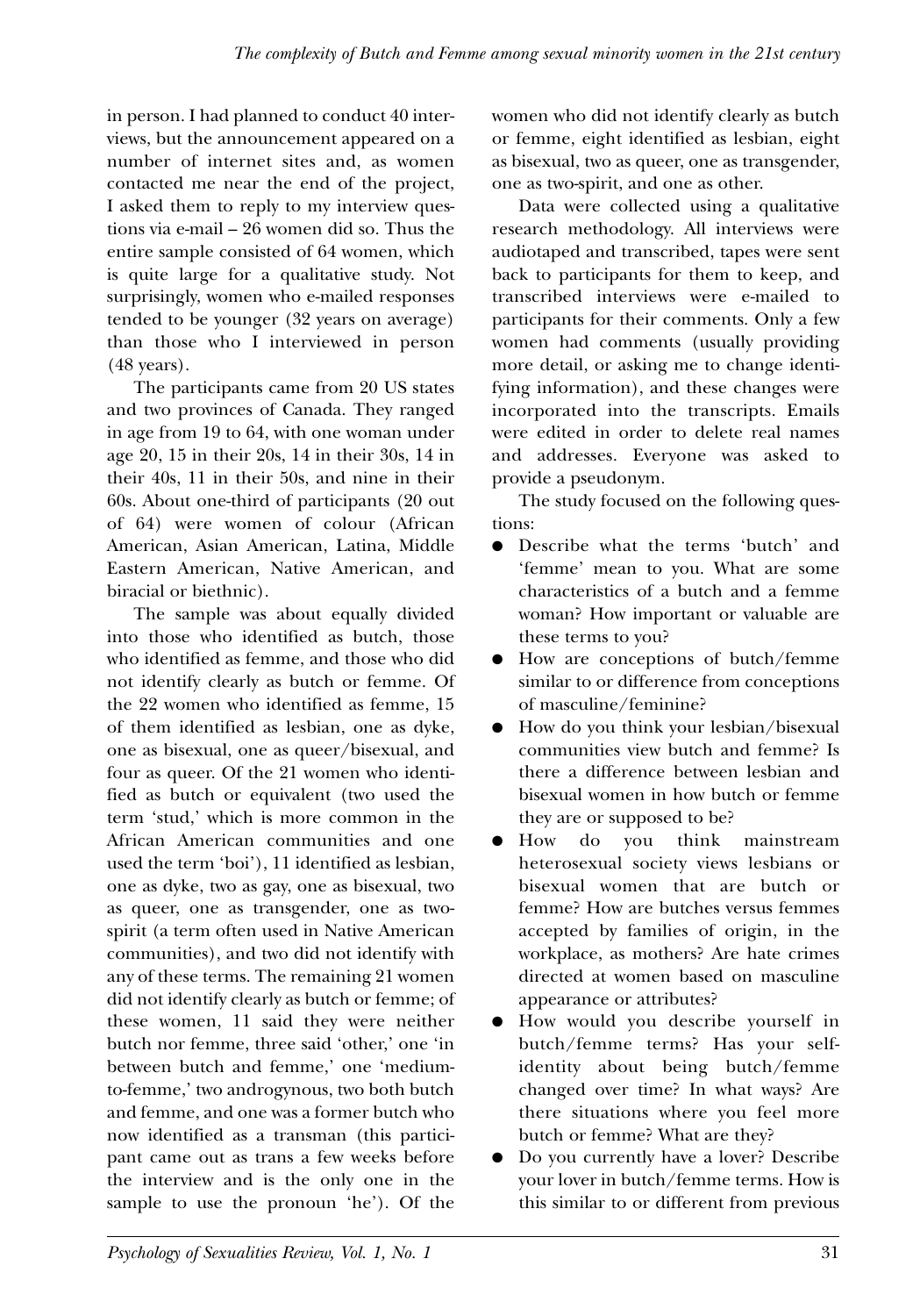lovers? Are you attracted to women based on certain physical or personality characteristics? If so, how are these related to someone being butch or femme? How is being butch or femme related to sexual activity?

● Describe which household tasks you and your lover do, and who does which tasks. (If children) who gave birth to each child? Describe which childcare tasks you and your lover do, and who does which tasks.

#### **Results**

The results were interpreted using thematic analysis, and aimed to provide a descriptive account of participants' experiences about butch and femme. As Braun and Clarke (2006) have described, thematic analysis is used to search for themes or patterns within an entire data set, and can be used within most theoretical frameworks. The questions (listed above) were chosen to form predetermined themes but also to allow for the emergence of new categories and subcategories from the participants' interviews. Direct quotes are used as examples below, followed by the participant's pseudonym, race/ ethnicity, sexual orientation, and age decade.

#### *What is butch/femme in the 21st century?*

Participants had a large and diverse understanding of the concepts of butch and femme, resulting in the following themes: (1) identity; (2) appearance and clothing; (3) masculinity/femininity; (4) lovers/ sexual activity; and (5) division of housework and childcare. Additionally, the concepts of butch and femme were not meaningful to some women, and women varied widely in how important these concepts were to them. Finally, the last section describes butch/ femme across sexual identity, age, and race/ethnicity.

#### *Identity*

Fifteen women (23 per cent) described butch/femme in terms of identity, often as a very core part of themselves:

'For me, a butch/femme is a person who has an identity but it goes deep down inside; it's not just what it appears on the outside… I think it's the whole connection on a spiritual level. Even though physically you might be male or female, I think souls are also male/female or masculine/feminine.' (Angel, Latina Mestiza lesbian, 40s)

Bluestocking (white lesbian, 50s) felt that women were born butch or femme: 'I honestly believe that in as much people are born gay, I believe we're also born butch or femme. And so one is the yin and one is the yang and there are so many degrees of feminine and butch. I'm quite feminine and I always have been and I like butches who are masculine but I think that they need to support one another and love one another and step up to the plate and create a life.' Fiona (white queer femme, late teens) viewed butch and femme as 'distinct genders'. Jackie (white lesbian, 40s) stated: 'I was butch long before I was a lesbian. It seems even more core to my being than my sexual orientation.' Jeanne (white lesbian, 40s) defined butch and femme as 'lesbian gender.' Simone (African American lesbian, 40s) said she uses 'these terms to identify different types of lesbians, like a race.' Quinn (white lesbian, 30s) wrote: 'Butches are a gender, femmes are a gender, andron are a gender, sporty dykes, artsy dykes, hippie chicks, etc., all allow for the range of human expression and the finding of likeminded friends.'

As these examples demonstrate, when women are describing butch/femme as more core than sexual orientation, or equivalent to race in categorical importance, this highlights the centrality of butch/femme in their lives. Women who conceptualised butch/femme as an identity usually viewed these concepts as central to all aspects of their lives.

#### *Appearance and clothing*

The majority of respondents (36, or 78 per cent) mentioned appearance or clothing when defining who was butch or femme.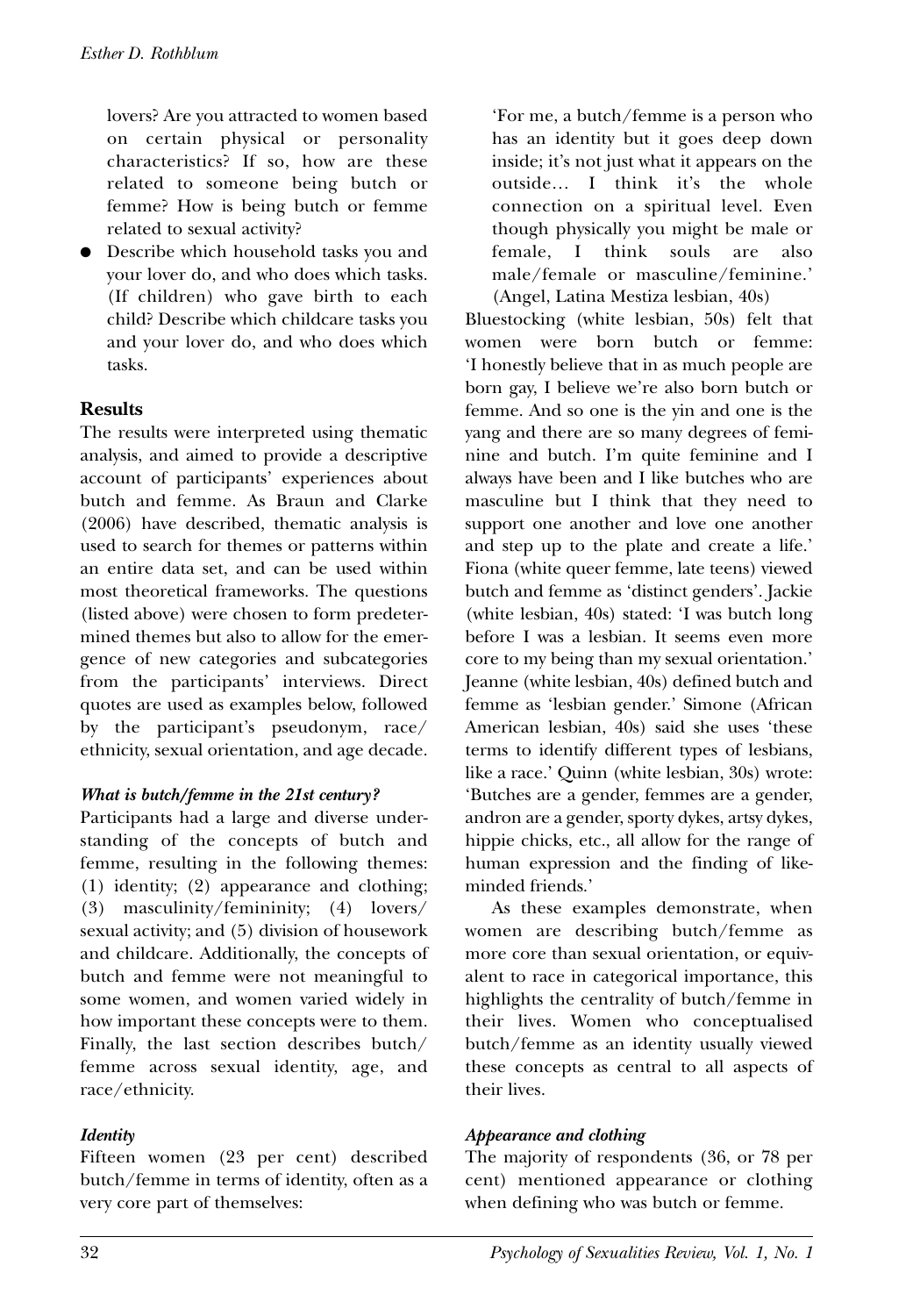Lizette (Latina lesbian, 30s) said 'Well, butches and femmes can be characterised by external qualities. The way they look… Certain mannerisms.' Charlie (Latina lesbian, 40s) defined butch/femme as follows: '…basically butch denotes to me in terms of women someone who is much more masculine, someone who tends to carry herself in a different way and femme would denote someone who is a lot more feminine and who wears more dresses whereas a butch might be more comfortable in what would be considered men's clothing, maybe t-shirts or button-down scale.' Charlie herself identifies as androgynous, which she defines as: 'What it means is that I feel comfortable going in between the two. On days off or on my time off, like right now I'm wearing sweatpants, t-shirt, and sweatshirt. But when I dress up for work or for special occasions I often wear skirts, dresses or suits… I'm comfortable moving within those two types of manners of dressing.'

Mandy (white lesbian, 20s) also described butch/femme appearance: 'Butch lesbians define their gender in masculine terms and demonstrate masculine qualities of appearance. Butches, to me are 'manly' women. A butch woman will often dress in menswear, even so far as wearing mens' underclothes and 'packing' [wearing a prosthetic penis]. To me, a butch lesbian is not to be confused with someone who wears androgynous clothing or appears androgynous. Butches are not androgynous, they are butch, which means they look like men. Femmes are lesbians who identify as very feminine. Femme lesbians are very comfortable embracing their femininity while also being lesbians. Femmes often dress in a similar fashion as heterosexual women. Sometimes butch and femme individuals display qualities of appearance of butch/femme very visibly and sometimes it is more subtle.'

Lukes and Land (1990) have emphasised the importance of appearance when sexual minorities want to be noticeable to others. They state (p.159): 'However, because sexual minorities are not easily identifiable to those

in other cultures, they also are not easily identifiable to each other. Because there is no protective coloration of the group, this can inhibit identification with their minority group members. In the complex web of when and how homosexuals decide to disclose their homosexuality, some may choose to do so by dressing in a stereotypical manner.' Thus it is not surprising that women who identify as butch or femme take on the appearance, posture, clothing, and other attributes of these identities, in order to be recognisable as butch or femme in their communities.

On the other hand, some women emphasised that appearance is not related to being butch or femme. As Doreen (white queer woman, 20s) explained, 'So someone can look butch or femme to me, but they're not 'really' butch or femme unless they self-identify that way.' Kimberly (white lesbian, 40s) said 'I think you can look butch and feel femme or look femme and feel butch.' And Rose (white queer/bisexual woman, 20s) stated: 'In my opinion, appearance does not dictate behaviour.'

#### *Gender roles and relationship to masculinity/ femininity*

About one-third of participants defined butch/femme in terms of gender roles. Jennie (white lesbian, 40s) described this as follows: 'And my knowledge of actual butch and femme couples is that the femme is extrovert, the organiser, more interested in keeping up with friends and literally has the more feminine qualities in terms of girlfriends. And the butch, regardless of how butch they may be, are typically a little less social or interested in being social, doesn't mean they're anti-social, but just not as much so, less verbal, stereotypical male sort of situation.' Women mentioned many examples of gender roles, from toy preferences and activities in early childhood to current interests, hobbies, jobs, and personality characteristics.

When asked specifically whether butch/femme is related to masculinity or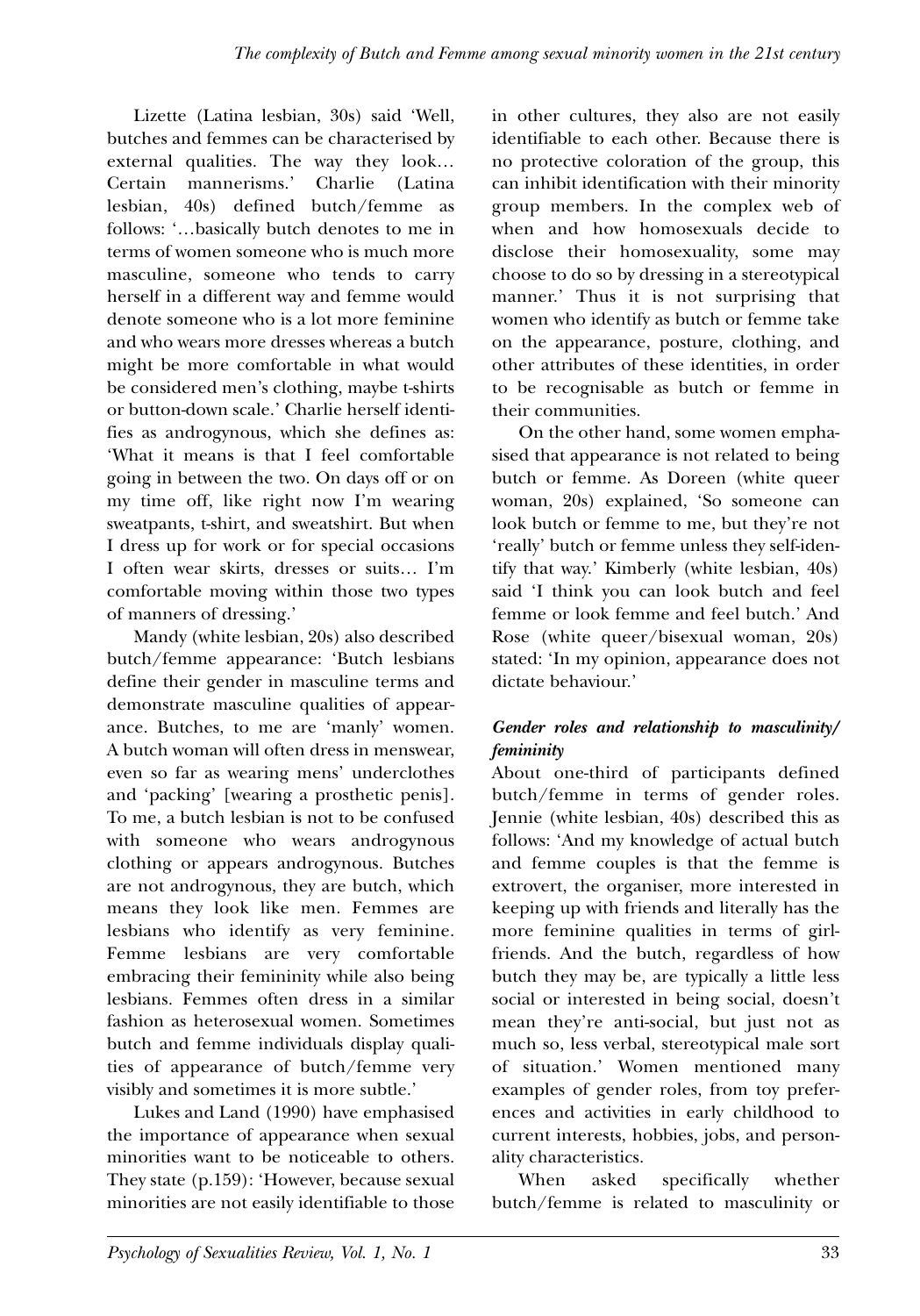femininity, respondents were about equally divided on whether or not this was the case. In fact, Dex (white and Latina lesbian, 30s) preferred the terms 'masculine/feminine' instead of butch/femme because they carry less stigma and seem clearer to her than butch and femme.

Ronya (Middle Eastern American gay woman, 20s) considered butch/femme important terms because she had a transgender lover and so people assume she is heterosexual. She said 'And so I find that often I'm kind of forced to come out over and over and over again… and that is even in the gay community where I almost have to prove that I'm gay enough to be included.'

The terms 'masculinity' and 'femininity' themselves are complex, as Lee (white bisexual woman, 60s) clarified: 'I experience myself as fairly androgynous – somewhere in the middle of the scale in terms of gender identity. But that doesn't mean I remotely am interested in being a male person – I just don't experience myself as particularly feminine in most of the usual ways that that term is used.' Margaret (white, woman-identifiedbutch, 30s) stated emphatically: 'Butch is not about masculine anything. Butch is about being in a woman's body and expressing a femaleness that is not attracted to men, is not mimicking men, in fact a being that is sort of the anti-male. Butch is a woman loving being. Men are basically women hating or at least women loathing.' And Tav (white woman, 60s) wrote: ''Masculine' and 'feminine' are traits defined by our culture, or society, as being most closely associated with the society's widely accepted genders, 'man' and 'woman'. 'Butch' and 'femme' are actually genders.'

#### *Lovers and sexual activity*

Generally speaking, women who identified as femme had butch lovers and vice versa. Of the 17 women who were currently in a relationship and who identified as femme, 15 (88 per cent) had butch lovers, and of the 17 women who were currently in a relationship and who identified as butch, 13 (76 per cent) had femme lovers. Twelve women (19 per cent) were not currently in a relationship. Three women were currently married to men, another woman was currently dating men, and two women had lovers who were transgender. Three women were in polyamorous relationships; as Elizabeth (white queer woman, 20s) wrote: 'I currently have three lovers – two of whom are on the continuum of butch, and one who is more femme.'

Twenty women (31 per cent) felt that butch/femme was related to sexual activity, such as who initiated sex, who was a top or bottom, who used a strap-on dildo, etc. Twenty-three women (36 per cent) stated that butch/femme was not related to sexual activity. Although these percentages are fairly similar, the latter group had a lot more to say about sexual activity. Kate (white queer woman, 20s) stated: 'I would say that one place that our butch/femme dynamics don't totally extend is the bedroom.' Katherine (white bisexual woman, 30s) said: 'Neither term connotes anything sexual to me.' Susannah (white lesbian, 20s) described this issue as follows: 'There are many stereotypes about how being butch or femme relates to sexual activity, but I think they're ridiculous, sexist and damaging. Butches and femmes can both be tops, bottoms, switches or something else entirely, can both enjoy penetrating a partner and being penetrated, etc., and none of those things make a person more or less butch or femme. Butches and femmes have sex together in every possible configuration, and also in butch/butch and femme/femme pairings, and with people of every other sex and gender. The more the merrier, I say.'

An unexpected theme was that women felt more feminine when with butch women compared to sexual relationships with men. As Casey (white lesbian, 30s) explained: 'Oh, there is definitely a difference. I feel much more like a woman with a butch woman. I think with men I never really knew what my role was, I was never really comfortable with that. It was always more a matter of appearing the way you are supposed to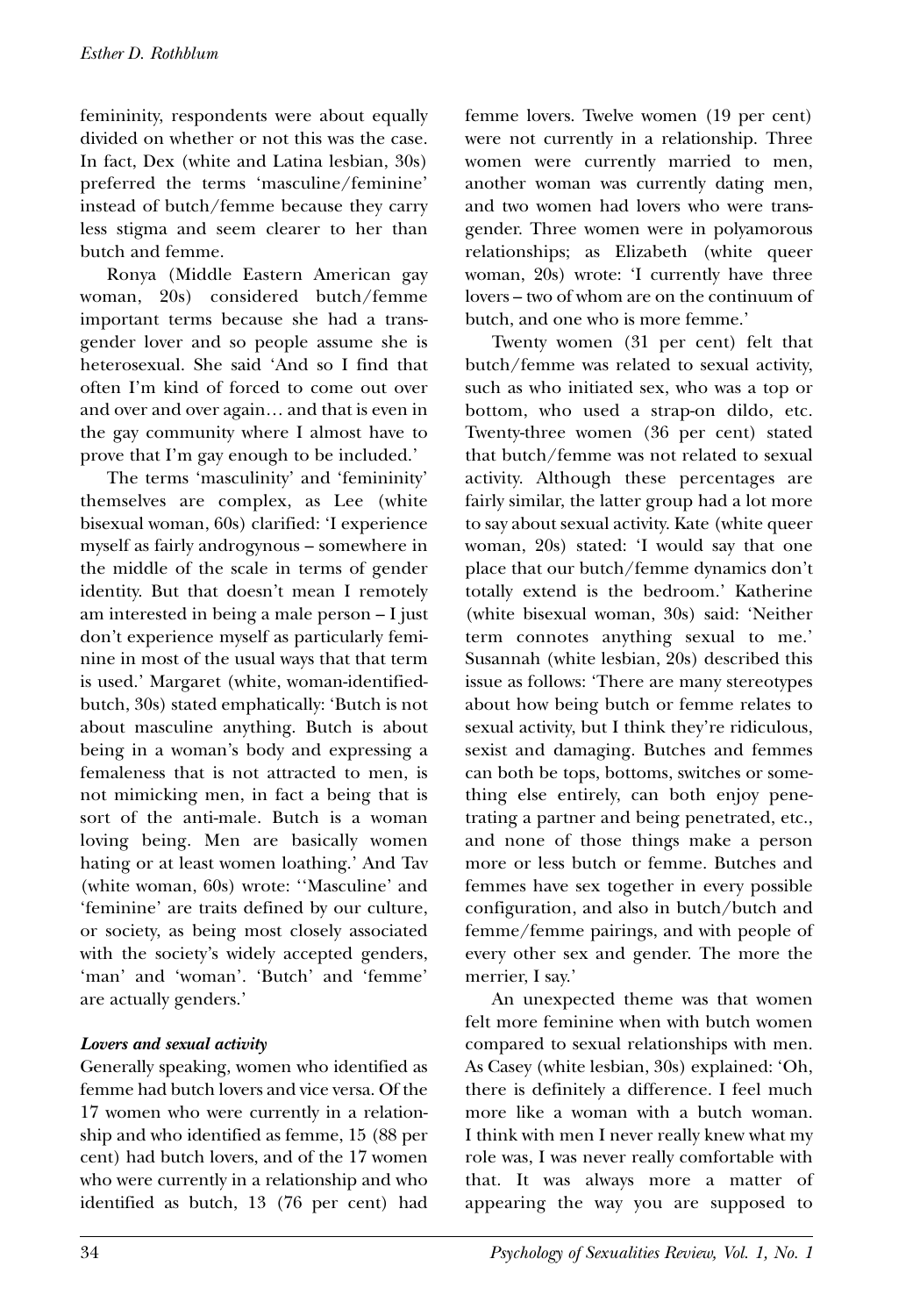appear… I think that butch women are actually much more characteristic of what we think men are, than men actually are. They are those things that we say men are, they're controlled, they're not as emotional.' Similarly, Leyla (Middle Eastern American woman, 30s) said, 'I find myself more feminine with women… But I'm not sure whether it's more the attempt to make sure you know that your rights and your position in the relationship are more securely identified.' And Max (white lesbian, 40s) said: 'I just was having a conversation with someone a couple of weeks ago who said that when she was with a man, she got much butcher because she didn't want to be seen in that really feminine way. Whereas with women, she feels more free to play with the feminine pretty side of things. And that made sense to me.'

#### *Energy and vibes*

Some women maintained that they could always tell whether women were butch or femme due to 'energy' or 'vibes' that other women emitted. According to these respondents, it was impossible to hide butch/ femme identity, or, perhaps, ignore one's own sexual response to their presence.

'I've always said I can I.D. a butch naked, and have done so in hot tubs. I'll tell ya the gal who will get out and put on 'men's' clothes. How do I know? By the way she takes up space and holds her body. How she sits/stands. Her energetic expression' (Bella, white bisexual woman, 30s). Max (white lesbian, 40s) referred to butch/femme as 'some kind of energetic way of relating'. Brendon (white, genderqueer, 30s) defined butch as: 'Butch is beautiful. It's brash and brawny, or beguiling and sensitive. It's more of an energy – either you are or you aren't. Or you are under some circumstances. It's something that you notice about someone even if they're in the most feminine of attire, or something that you see from across a crowded room.' Sarah (white lesbian, 60s) said 'I know who's butch by what my response is to them.'

*Opposites attract*

Some women defined butch and femme in terms of opposites, yin and yang, positive and negative ions. For example, Charlie (Latina lesbian, 40s) described the relationship as: '…maybe like a symbiotic relationship where both are getting what they want but with different approaches. I think the butch really likes to feel needed like to feel important and that she's pleasing her femme and the femme does like to be pleased and so it works out in the end.' Ergun (African American and Native American transgender stud, 30s) stated: 'I feel that we are naturally chemically attracted to each other. On some mysterious level, we fit like a glove. True there are numerous femme/femme relationships that last for years. But, there is an invisible dynamic that exists between butches and femmes! There is a mystique!' Rachel (white lesbian, 50s) said: 'To me the most fundamental definition is something about erotic energy. I think that's the most meaningful and useful way for me to describe it. It's something about the complementarity of sexual energies. Even when people are fairly close together on the spectrum, there is some way that this small difference between them becomes a complementarity in the interaction and that is an erotic dynamic in most people's relationships.'

Bristol (white lesbian, 20s) was intrigued that, in her experience, femmes were often defined in relationship to butches: 'Femmea woman who takes on any or all aspects of a traditional heterosexual female's role, almost exclusively in relation to her partner. Women who simply 'act like women' are not usually considered femme, because the incarnation of 'woman' is considered inherently feminine. Being femme usually refers to your relationship to your female partner or partners. I find it interesting that (in my experience) butches can be butches in and of themselves, but femmes are usually only considered femmes when attached to a butch (as in: 'Oh, a femme and her butch') or another femme lesbian (as in: 'Wait! Two femmes dating each other?').'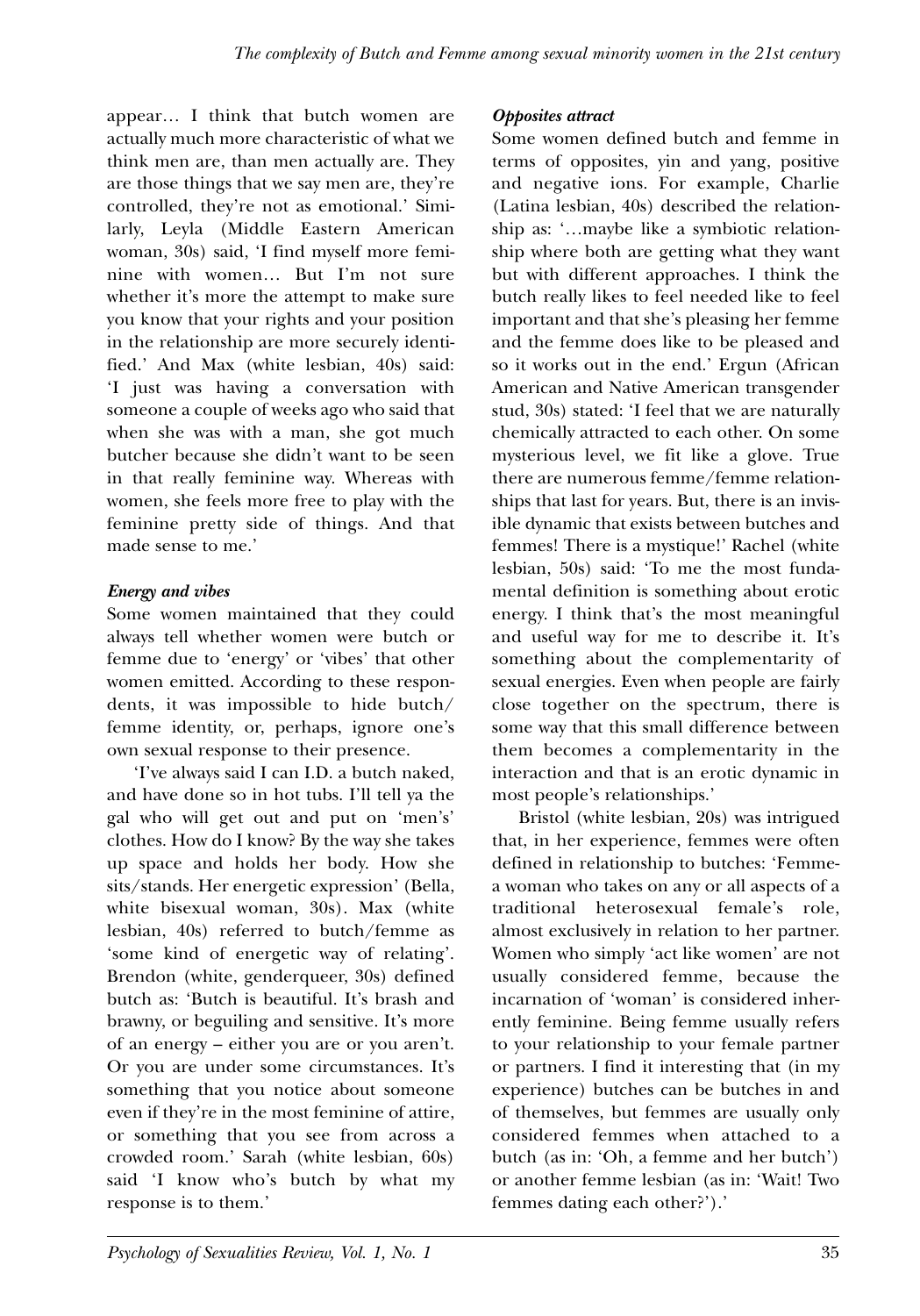#### *Relationship to division of housework and childcare*

Nearly everyone agreed that butch and femme identities had little to do with division of household tasks among women in same-sex couples. Few women had children, but those that did similarly divided childcare across both butch and femme roles. Similarly, the majority of women did not relate the terms butch and femme to power and control.

Lance (white dyke, 20s) described housework as follows: 'There is no specific division of labour (except she does roaches, and I do pilot lights) – we prefer to do chores together, but that's not often practical timewise.' Mandy (white lesbian, 20s) described equal division of housework due to her feminism: 'My current lover would very easily let me take over all the cleaning and cooking and she is very good at home repair and would like to do all home repair/maintenance tasks. Unfortunately, I am a feminist and insist that household chores should be shared. Although she would never say it, I do believe that she enjoys it when I take over the chores that are associated with women like cooking and cleaning but I do not enjoy taking on the role of 'the wife'.'

A few women had a more traditional setup for housework, where femmes did more traditionally female tasks and butches the male ones. Julie (white queer femme, 40s) has a partner who is a transman. Her partner does the outdoor work and uses tools; Julie does the cooking. Bluestocking (white lesbian, 50s) thought back on her relationships with women and said that she, a femme, had had quite traditional division of household tasks with previous butch lovers: 'Usually quite the traditional role. The cook, the one who takes care of the house, the one who does the decorating, the one who – my one lover had a young child and I cared for the child. The traditional female role and the butch did the outdoor work. In our case we had a ranch and took care of their horses and the ranch and all that. Although I was the one who worked. And that's not all that

uncommon. Less common today, in fact considerably less common today but in my mom's time butches were quite unemployable so it was almost always the femmes who worked.'

Green and Mitchell (2002) have described how heterosexual couples are the real butches and femmes, given that even today, there is strong division of housework and childcare along gender lines in heterosexual relationships. In that regard, butch and femme women are models of equality. For example, Liz (Native American and white gay woman, 40s) explained that she was in a long-distance relationship and was looking forward to her lover moving back soon. Liz stated 'I'm retired military, kind of disabled vet, so I don't work, I'd be the stayat-home butch, I'd be taking care of the house and all that.' It is hard to imagine a heterosexual man, retired from the military, looking forward to housework in the same way.

#### *Butch and femme are not meaningful or not a good fit*

Not everyone considered butch or femme to be good concepts for themselves or others. Some women struggled with these concepts during the feminist movement of the 1960s and 1970s, others identified with both or neither, or invented new terms.

The era of the women's movement was hard. Several women described their attempts to 'pass' as androgynous during the second wave of the feminist movement. For example, Sycamore (Native American twospirit woman, 50s) said 'It was hard to find femmes back then, by the way. They all looked the same [as butches].' Margaret (white woman-identified butch, 50s) wrote: 'You know, being butch in the heat of the women's movement sucked because they all decided that sexual orientation was political and that being butch was somehow a patriarchical expression. Total bullshit – way too intellectual to be real. What a story – fantasy. Being butch in the androgynous 1990s sucked – once again going against the grain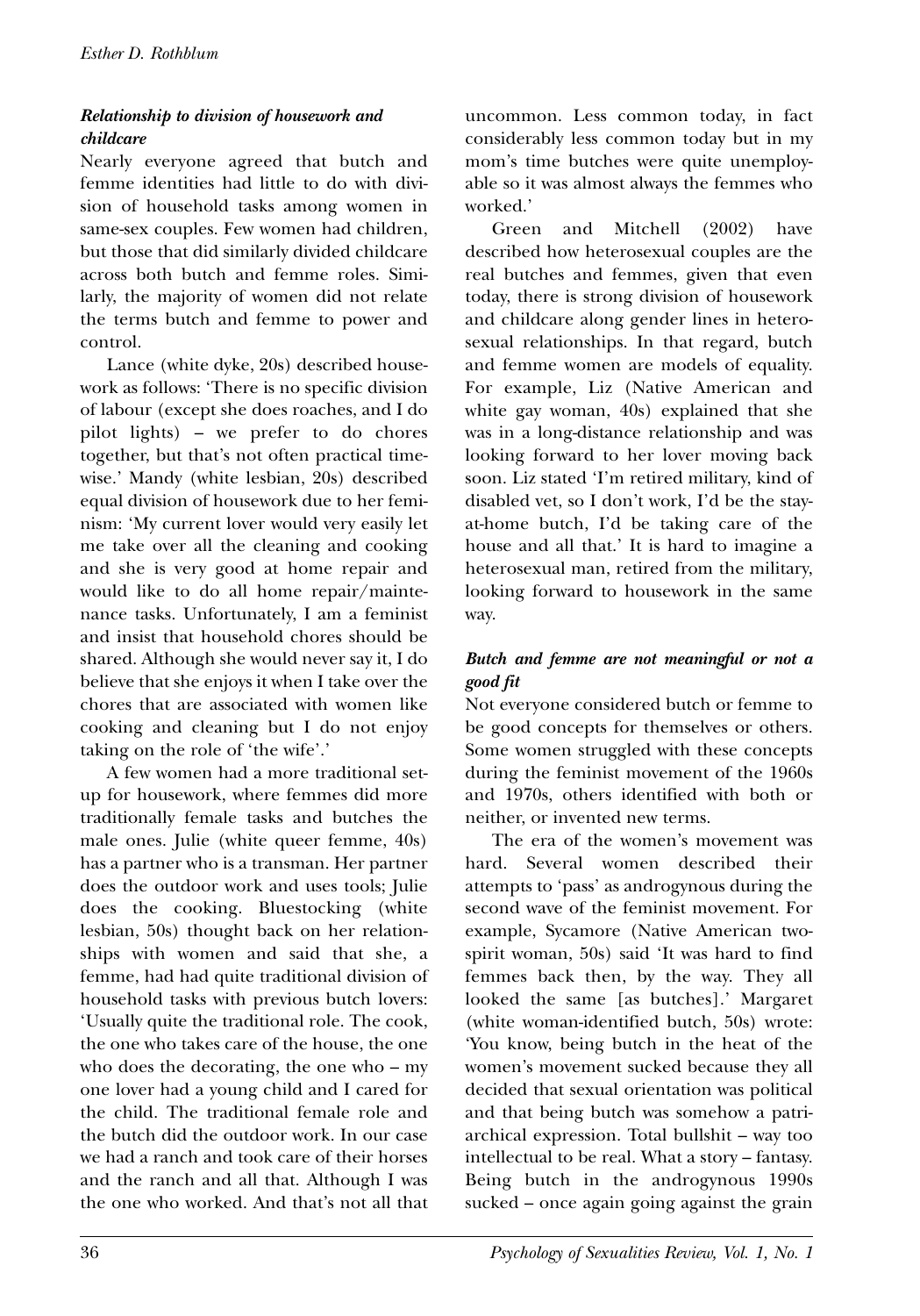in a sub-population; the shaming for deviancy is mean and cruel. Now, it seems that butch is a lost identity. There is so much pressure on young butch women to transition - and they follow the crowd, call each other he, boi, take T <testosterone>. - I'm a dinosaur... last of a fading from visibility breed.'

#### *Both or in between*

Several women identified with the terms butch and femme but identified as both or in between. These women often described situations or relationships where they switch from butch to femme or vice versa. For example, Streetpunk (Native American twospirit woman, 60s) said she was 'both or neither… I'm really situational.' Simone (African American bisexual woman, 40s) described herself as 'neither or both at the same time; it depends on my situation, the people I am surrounded by, almost chameleon-like.' Mariel (white bisexual woman, 30s) wrote: 'Generally I consider myself a bit of both. In fact I sort of have what I call 'girl mode' and 'boy mode,' to borrow terms from UK comedian and crossdresser Eddie Izzard. When I'm with a woman, I notice I go more toward 'boy mode' – my voice lowers a bit, and I just FEEL more masculine. I don't feel I have to smile and bring my voice up high to please people so much. Even the way I walk and stand and carry myself is affected. I'm not sure if that makes sense, but it's just what happens – admittedly it's been a loooong time since I was with a woman sexually, but that's what happens with me. I often adopt this mode, even now, when I'm alone, too. But I work in retail and I am aware that I usually switch over into 'girl mode' when I'm at work, I think to appear more approachable and less threatening to customers.'

Other women described ways in which they were both butch and femme, such as Maureen (white bisexual woman, 30s): 'I'm not exactly sure how to identify with the butch/femme terms. I have short hair but that is due to my time spent in the army and discovering the joys of not having to deal with long hair. I dress for comfort, but when I have to attend a black-tie affair I will pull out the heels and evening dress. I don't really wear make-up much anymore, but that is because my partner says she likes me better without it. My body type (read: large breasts) keeps me from ever being mistaken for a man. As a child I was always labeled a tomboy, but I was raised by my father after the death of my mother when I was four. My partner tells me I think like a man at times, but also tells me occasionally to 'stop being such a girl.' I guess I would have to say I'm somewhere in between butch and femme.'

Some women invented their own terms. Pan (Middle Eastern American bisexual woman, 30s) described herself as a 'glitter butch' – 'I'm a little flamboyant and I like sparkly things. I like glitter a lot. I like bright colours you know, pink… And, yeah, I like the gender fuck you know, the mixing up the male and female. It feels more 'right' for me. I guess there are a lot of people who are not traditionally gendered who tend more towards androgyny. But I've never really felt that way. I've always felt really male and very female.'

Meredith (white lesbian, 20s) identified as a 'faggot butch' because 'Well, because I'm not actually – some of the trappings of butch I don't partake in. Like the athleticism, the muscular being, sort of scowling and speaking in a very deep voice… I'm like 5'2" and sort of expressive. So I feel like the ways in which my butchness is compromised is towards a more effeminate rather than feminine – if that makes sense. It's also about the dynamic that I'm attracted to and that I like participating in is more the homosocial male dynamic rather than the butch/femme heterosexual dynamic.'

#### *Terms are not meaningful*

Women who did not identify with the terms butch or femme often felt the concepts were part of the past: 'I tend to think of them as a part of our history but not as anything very currently valuable. It's kind of limited…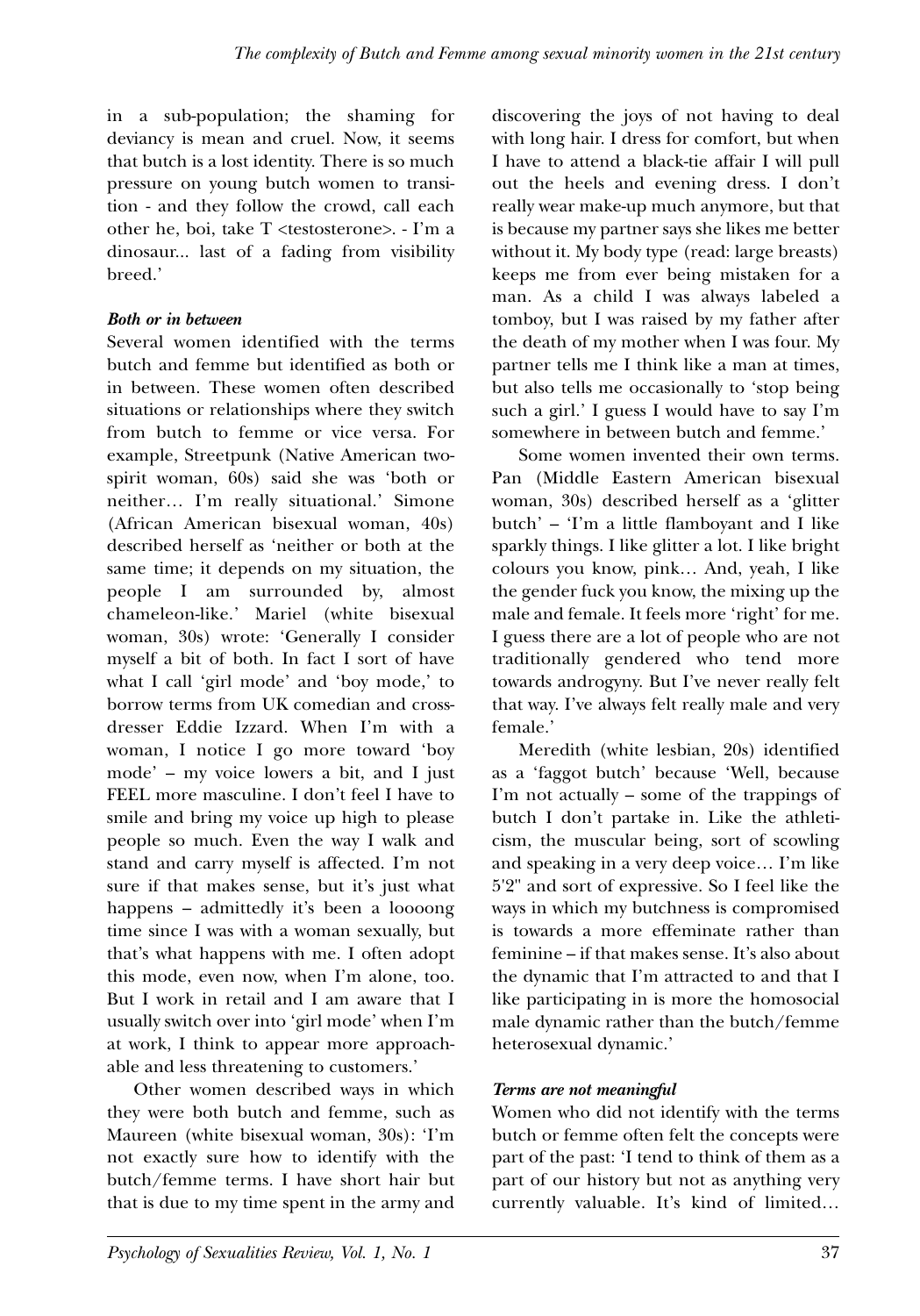binary' (Annie, white bisexual woman, 60s). 'These terms are very loaded for me. In a sense, when I hear them paired together, they remind me of a bygone era when lesbians lurked in shadows of alleys looking for sex' (Paige, white queer woman, 20s).

Other women avoided labels in general. As Maureen (white lesbian, 30s) said, 'I am not big on labels and feel people are so complex and change with differing situations that these labels are often useless to me.'

#### *How important is butch/femme?*

Participants also varied widely in how central or important these concepts were to them. Whereas 27 (42 per cent) specifically mentioned that these terms were important to them, eight women (12.5 per cent) said the terms were not important, and the rest (about half the sample) were not clear about this. Some indicated that their communities expected women to identify as either butch or femme. Other women used these terms in dating situations, or during sex, still others said that being butch or femme did not predict sexual activity.

Several women mentioned that butch and femme were useful words in conversation with others: 'Well, they're damn convenient. And I really think if we didn't have them, we'd have to make them up because… the discourse about people's experience of their gender identity and their gender representation is so – is such a paucity of language that thank goodness we have this little smidgen of language and we certainly need more' (Lee, white bisexual woman, 60s). Ziwa (white bisexual woman, 20s) stated: 'Labels are important for me in this context the same way that they are for me as a teacher. They help me find resources and find friends who are similar to me. If I had not embraced the term of femme, I would have never found other femmes, and then later realised that there was such a term as tomboy femme, and that I was not the only one who fit that.'

'Butch/femme identities have a major part in life because they dictate a lot of things that I judge on a person-by-person basis and it is how a lot of women in my community decide how to date whom they date' (Aisha, Black and Puerto Rican lesbian, 20s). 'Vastly valuable. Especially femme. Rather, they are equally important to me, but butch is something I have always been aware of, whereas femme was like a secret the world kept from me until my 20s, so it's been more of a revelation with the accompanying excitement' (Lance, white dyke, 20s). Margaret (white woman-identified-butch, 50s) wrote, 'These terms are very valuable to me – without them I feel invisible.' Sarah (white lesbian, 60s) mourned the passing of these terms as follows: 'I've heard really heartfelt sorrow among butch women of my generation feeling like everybody's leaving them and feeling really peculiar about that.'

Women who did not perceive the terms butch or femme as meaningful or important often indicated that these terms were outdated, more common before the current feminist movement, or not true in their more rural setting. Lenn (African American lesbian, 50s) came out in the 1970s and said about her lover at the time 'We did not consider ourselves a butch/femme couple. Neither one of us claimed the identities because it was not PC [politically correct], not feminist.' Quinn (white lesbian, 30s) felt that 'butch/femme identities are denigrated by 'enlightened' lesbians as a 'shameful' part of lesbian herstory.' Rose (white queer/ bisexual woman, 20s) stated: 'I think that a good portion of the lesbian/bi community sees butch and femme as a relic. They were roles that the queer women of the 1940s and 1950s hid behind to avoid persecution and pass as straight couples. However, many queer women still believe that butches need to date femmes, and that butch-butch or femme-femme relationships are fundamentally flawed. Personally, I disagree with this. I also perceive a lot more pressure on lesbian women to choose either butch or femme as a label for themselves and their gender presen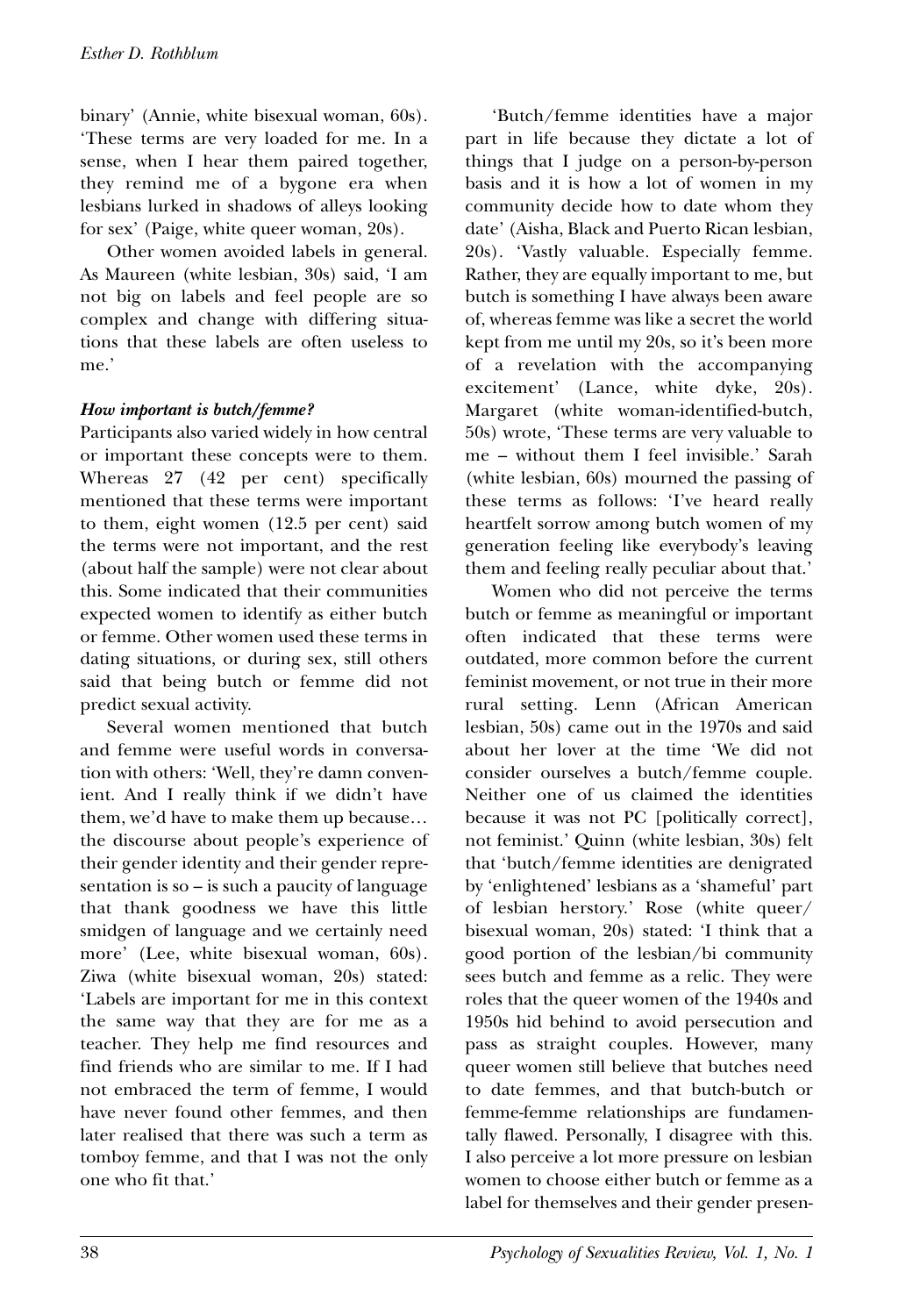tation. In the old days, queer women whose appearance was androgynous were labeled 'kiki' and shunned by the community. Bisexual women seem to have more freedom to be fluid and undefined due to the often fluid nature of their orientation, but we also face prejudice from some queer women who support a strict butch/femme duality.'

Some felt that the concepts were too binary and that they themselves were on a continuum, or in between, or that it depended on the situation or the identity of their lover. Bella (white bisexual woman, 30s) countered this argument as follows: 'I think that many lesbian who don't identify as butch or femme just don't get it. They view it as from the old days, a stereotype, or a light-hearted fashion or sexual exploration. Which is fine as long as there is not judgment or exclusion. But unfortunately there has been plenty of both.'

#### *Demographics of butch/femme women*

#### *Based on sexual identity*

Among the 22 women who identified as femme, only one identified as bisexual and one as queer/bisexual. Among the 21 women who identified as butch, only one identified as bisexual. The majority of bisexual women identified either as both butch and femme, or as neither, or as in between. This corresponds with prior research by Rust (1995) that bisexual women tend not to use categories or labels.

Interestingly, the perception among women in the current study was that bisexual women are femme. Ten participants (16 per cent), most of them lesbians, specifically stated that bisexual women were more likely to identify as femme. As Angel (Latina Mestiza lesbian, 40s) stated: 'I don't think I know a bisexual butch.' Similarly, Bluestocking (white lesbian, 50s) said: 'I don't think I know any bisexual butches.' Terry (white lesbian in her 50s) emphasised that 'a bisexual woman for me is an honest femme. When she's with a woman, she definitely knows who she is.' What could account for this discrepancy? A number of lesbian

respondents indicated that they didn't know any bisexual women well (and, to some extent, bisexual women didn't know any lesbians well). So lesbians may be basing their perceptions on general appearance of bisexual women in the media, for example, rather than on conversations with bisexual friends or lovers.

Queer-identified people, too, avoid categories as socially constructed, and are inclusive of anyone who is not part of the heterosexual mainstream (e.g. Namaste, 1994; Rupp, 1999). Yet, unlike women who identified as bisexual in the present study, respondents who identified as queer were more likely to identify as butch or femme.

Among women who identified as lesbian, dyke, or gay, 16 identified as femme, 14 as butch, and eight as both, other or neither. In this regard, it is lesbians who are most likely to identify with butch/femme concepts.

When asked about how mainstream heterosexual society views butch/femme, most respondents agreed that femmes are more accepted; they are the 'good lesbians' in terms of appropriate appearance and gender roles. Yet femmes may 'pass' as heterosexual, making them invisible unless accompanied by a butch. In contrast, butches are feared, viewed as a threat, seen as deviant, and ostracised. Nearly everyone felt that butches were targeted for hate crimes. Annabelle (white lesbian, 50s) felt that she was viewed as butch by heterosexuals and femme by lesbians: 'Where I put myself and where people would put me is different. And it depends – I'm sure that I seem butch to my straight co-workers because I sit cross-legged during a meeting and I wear the same clothes all week and I don't wear make up – that sort of thing. Amongst lesbians who use that term, I think they have identified me as femme.' Belinda (Asian American bisexual woman, 50s) emphasised how some heterosexual women are more butch than lesbians; she went to college in the Midwest and found the farm women to look 'way more butch than a lot of the butches I knew.'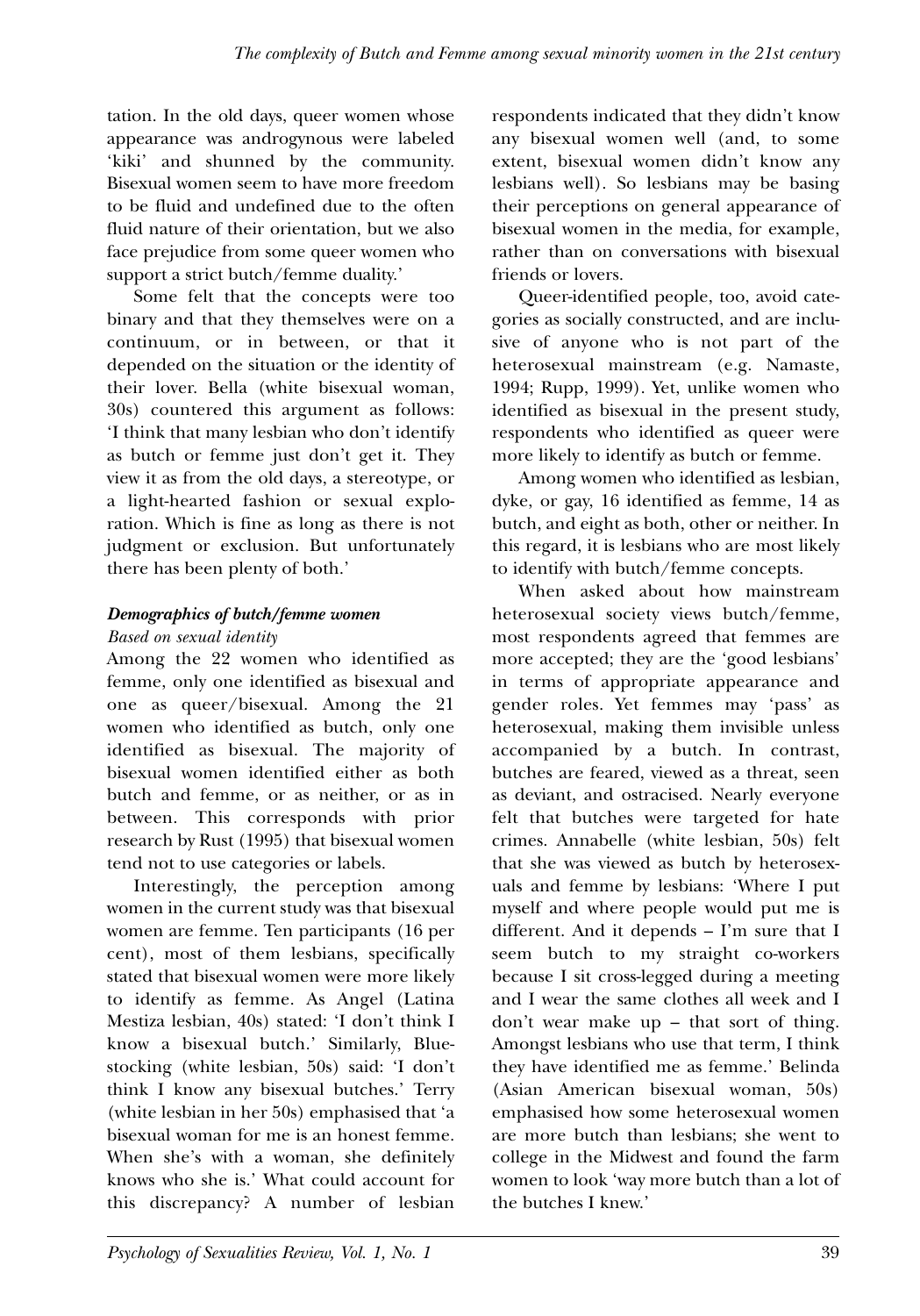#### *Based on age*

Just as the whole sample was equally divided into those who identified as femme, butch or both/neither/other, the same was true among younger women (in their late teens, 20s or 30s) or older women (in their 40s and above). Yet older participants felt that younger women were less likely to use the concepts of butch and femme, especially if they identified as queer. Nick (African American lesbian, 50s) said: 'I think that role playing is beginning to go away, only because the new generation is more free, they don't have to hide. It's like everybody's whatever. When I was growing up, the only way people would know that we were even interested or even to be approached by another woman you had to carry yourself a certain way… But now it's like the younger people I see, they don't play roles. You might see two feminine looking women or two butch looking women together and it doesn't matter. But I think it's a generational thing, the butch and femme and I think it's going away.'

And younger women tended to view older women as influenced by more traditional conceptions of gender roles. Here is how Doreen (white queer woman, 20s) described butch/femme according to generational variables: 'How the greater lesbian/ bisexual 'community' in America views butch and femme varies by generation and by individual communities. I think in many places now, the butch/femme dynamic is looked down on as a heterosexist crutch and as outdated. The idea is that in the past, queer women felt they had to conform to heterosexual gender stereotypes, that they had to be either butch or femme to fit into the queer community, and that it was socially unacceptable to choose to identify as neither butch nor femme. The community at large has thus rejected butch/femme as instruments of oppression. However, many older lesbians or bisexuals are comfortable with the dynamic because they became familiar with it before it became 'outdated,' and some younger lesbians or bisexuals are beginning to reclaim it as something that is

not heterosexualising our relationships but rather expressing something new and different that is true to who we are and distinctively queer, rather than forcing who we are into traditional straight boxes.'

#### *Based on race or ethnicity*

Participants tended to feel that butch/ femme was more important in African American and Latina communities. Aisha (black and Puerto Rican lesbian, 20s) referred to butches in the African American community as 'stud/butch/ags.'' She wrote: 'Also, in my culture, especially in the black gay community, there is a labeling that occurs that if you do not fit into the masculine or feminine roles you have to identify yourself as one or the other or in a category… which is a 'no-label' but that in itself is a label.' Paige (white queer woman, 20s) stated: 'I notice cross-culturally [labels] hold more weight in the African American communities than in white ones. My girlfriend, who is black, finds her butch identity to be strong and an impenetrable part of who she is, similar to 'stone butch'.' Megan (Latina and white lesbian, 50s) described the pressure on young butch girls to take testosterone: 'A lot of them call themselves studs, boys, aggressives (more of an East Coast term), I see them struggling, because their girlfriends are pressuring them, their friends are pressuring them… if they're young women of colour, there's real mixed feelings going on particularly if they are dark skinned and black, because black males are already not treated very well.'

Belinda (Asian American bisexual woman, 50s) wondered: 'So part of my questions now are, who decided? And why did we decide it was pants-wearing <to be butch>?... And when I started thinking about what constitutes male and female dress, I thought about other cultures. And because I'm Japanese-American, I mean my father used to wear a kimono at night. He would get out of his suit and wear, in essence what another household might call a dress. And it was comfortable.'

Sycamore (Native American two-spirit woman, 50s) said: 'You know, as a Native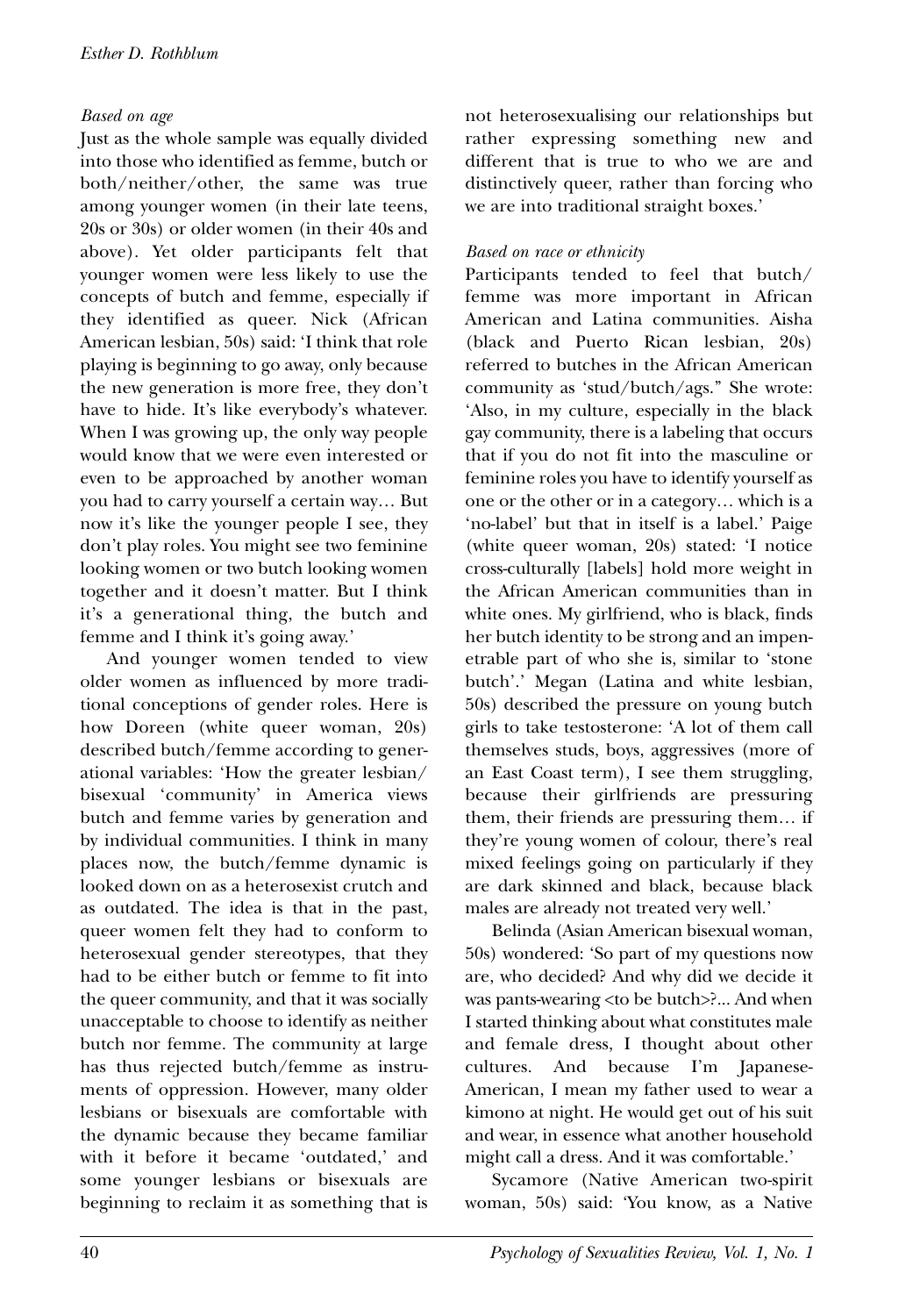American we don't have that distinction of 'I'm sorry this group is only for these people,' it's for all people who feel they belong… I knew about <two-spirits> as early as 13. You know, of that tradition being told to me by my grandmother, realising that tomboy thing wasn't going away. She talked to me about it, but I had no idea what she was talking about. She said, you know, some people are different like you, and they're called two-spirits, and maybe when you grow up you won't be one. But I just want you to know about this and that it's okay. And I had no idea what she was talking about, till I got a little older. I then met two-spirit people and thought, oh, she means that. Or that's me, that's a person that's like me. But I couldn't put my finger on what it was, other than outside appearances of there's a butch, a grown woman butch, and that's me.'

#### **Conclusion**

It is evident that butch and femme today are extremely diverse and complex concepts, and that women are embracing them in various ways. At one end of the continuum are lesbian, bisexual or queer women who perceive butch or femme to be core identities, equal in salience to gender, race, or sexuality, and who regard these concepts as extremely important. At the other end of continuum are women who find the terms outdated or meaningless, or who embrace the terms but find that both or neither fit them well, or who are creating their own terms and definitions. At the same time, many women in this study defined butch/femme using gendered concepts of appearance, clothing, performance, or personality characteristics, while at the same time there was disagreement and complexity about how butch and femme relate to masculinity or femininity, respectively. On the whole, butches had femme lovers and vice versa, yet women were divided about the connections between butch/ femme and sexual activity. When it came to gendered division of housework and childcare, butch and femme hardly figured into the equation at all. Women who identified as lesbian, and/or those who identified as African American and Latina, were more connected with butch/femme concepts, and so were queer-identified women to some extent. Bisexual women were less likely to focus on butch/femme concepts (despite beliefs by lesbians that bi women were femmes). Older women had perceptions about younger women, and vice versa, but in fact there was little relationship between age and the importance of butch/femme.

The results of this qualitative study indicate that psychological research to date has been extremely narrow in its conceptions of butch and femme, and there is need for further information about these complex concepts and how sexual minority women are understanding butch/femme in their own lives. It is clear that butch/femme are continuing to evolve at a time of changing sexual identities, gender roles, and communities.

### **Acknowledgements**

This project was funded by grants from the Lesbian Health Fund of the Gay and Lesbian Medical Association and the University Grants Program of San Diego State University. The author would like to thank the following graduate students for transcribing interviews: Irina Chukhray, Kat Ehm, Ashley Greenwood, Lisa Hastings, Ashley Hoffmann, Jessica Spain, and Jenna Stephenson.

#### **Correspondence**

**Esther D. Rothblum**, PhD, is Professor of Women's Studies at San Diego State University and editor of the *Journal of Lesbian Studies*. Her research and writing have focused on lesbian, gay, bisexual and transgender relationships and mental health, and she has edited over 20 books.

#### **Esther D. Rothblum**

Professor of Women's Studies, San Diego State University, 5500 Campanile Drive, San Diego, CA 92182, USA E-mail: erothblu@mail.sdsu.edu